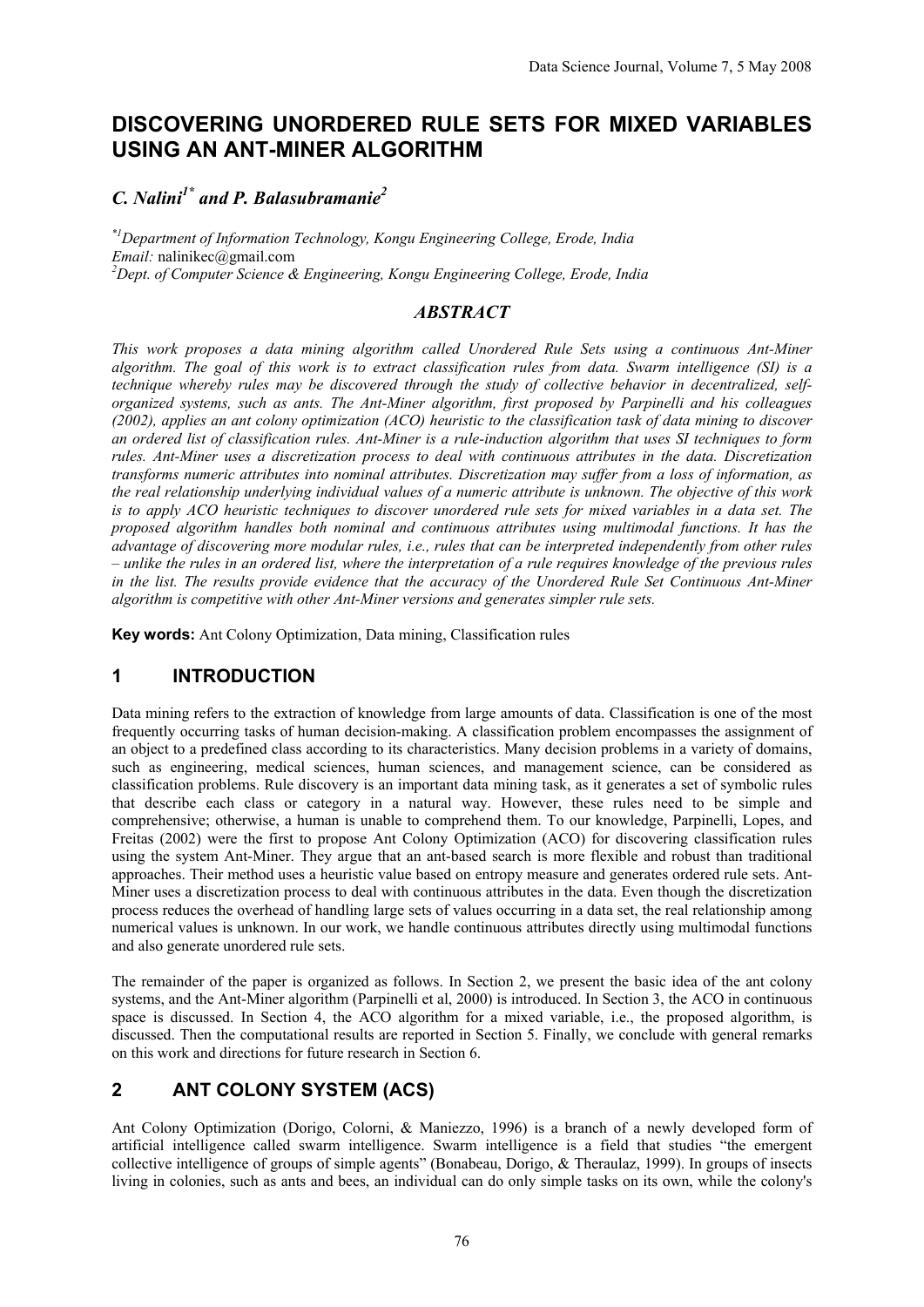cooperative work is the main reason for the intelligent behavior it exhibits. Most real ants are blind. However, each ant, while it is walking, deposits a chemical substance on the ground called a pheromone (Dorigo et al., 1996). Pheromones encourage the following ants to stay close to previous moves. The pheromone evaporates over time to allow search exploration.

A number of experiments presented in Dorigo et al. (1996) illustrate the complex behavior of ant colonies. For example, a set of ants built a path to some food. An obstacle with two ends was placed in their way such that one end of the obstacle was more distant than the other. In the beginning, equal numbers of ants had spread around the two ends of the obstacle. Because all ants had almost the same speed, the ants going around the nearer end of the obstacle returned before the ants going around the farther end (differential path effect). With time, the amount of pheromones the ants deposited increased more rapidly on the shorter path, and so more ants preferred this path. This positive effect is called autocatalysis. The difference between the two paths is called the preferential path effect; it is the result of the differential deposition of pheromones between the two sides of the obstacle. The ants following the shorter path made more visits to the source than those following the longer path. Because of pheromone evaporation, pheromones on the longer path vanished with time.

Ant-Miner is a sequential covering algorithm that incorporates the concepts and principles of ACO and rule induction. The goal of Ant-Miner is to extract classification rules from data (Parpinelli et al., 2002). In Ant-Miner, an artificial ant conducts loops of three procedures, rule construction, rule pruning, and pheromone updating, to induce rules from a current training data set. An artificial ant then constructs a rule by visiting a set of possible nodes in the graph and forms a path that ends at a class term node. A complete path is a constructed rule. Ant-Miner has the limitation that the numerical attributes have to be preprocessed. The Ant-Miner algorithm is presented as follows.

#### **Ant-Miner algorithm:**

Training set  $=$  all training cases: **WHILE** (No. of cases in the Training set  $>$  max uncovered cases)  $i=0$ ; **REPEAT**   $i=i+1$ ; Anti incrementally constructs a classification rule; Prune the just constructed rule; Update the pheromone of the trail followed by Anti; **UNTIL**  $(i = No \text{ of } Ants)$  or  $(Ant_i \text{ constructed the same rule as the$ previous No Rules Converg-1 Ants) Select the best rule among all constructed rules; Remove the cases correctly covered by the selected rule from the training set; **END WHILE** 

# **3 ACO IN CONTINUOUS OPTIMIZATION**

The original ant system (AS) introduced by Dorigo et al. (1999) was applicable only to a discrete problem space. ACO is an efficient tool for solving various combinatorial optimization problems. As a result, Bilchev and Parmee (1995) suggested a method to extend ACO to continuous spaces in their work called Continuous Ant Colony Optimization (CACO). They suggested considering a finite set of regions at each iteration of the AS algorithm. Agents (ants) are sent to these regions, from which they explore randomly selected directions within a radius of exploration. Agents reinforce their paths according to their performance. However, CACO does not perform an incremental construction of solutions, which is one of the main characteristics of the ACO meta heuristics. Further, CACO is dedicated strictly to continuous optimization problems and is not used for mixed variables. In the Pachycondyla Apicalis (API) optimization algorithm (Monmarche, Venturini, & Slimane, 2000), ants perform their search independently and do not use any artificial pheromone information. Continuous Interacting Ant Colony (CIAC) (Dreo & Siarry 2002) uses two types of communication among ants. However, CIAC does not perform an incremental construction of the solution, which is a virtual part of the standard ACO algorithm. Another notable work in this area is that of Krzysztof Socha (2004) who suggests a way to extend the generic ACO to the continuous domain by considering a mixture of several Probability Density Functions (PDFs). The Probability Density Function(PDF) of a continuous random variable is a function which can be integrated to obtain the probability that the random variable takes a value in a given interval. PDF is used to find the point of Normal Distribution curve. Continuous Probability Density Function of the Normal Distribution is called the Gaussian Function.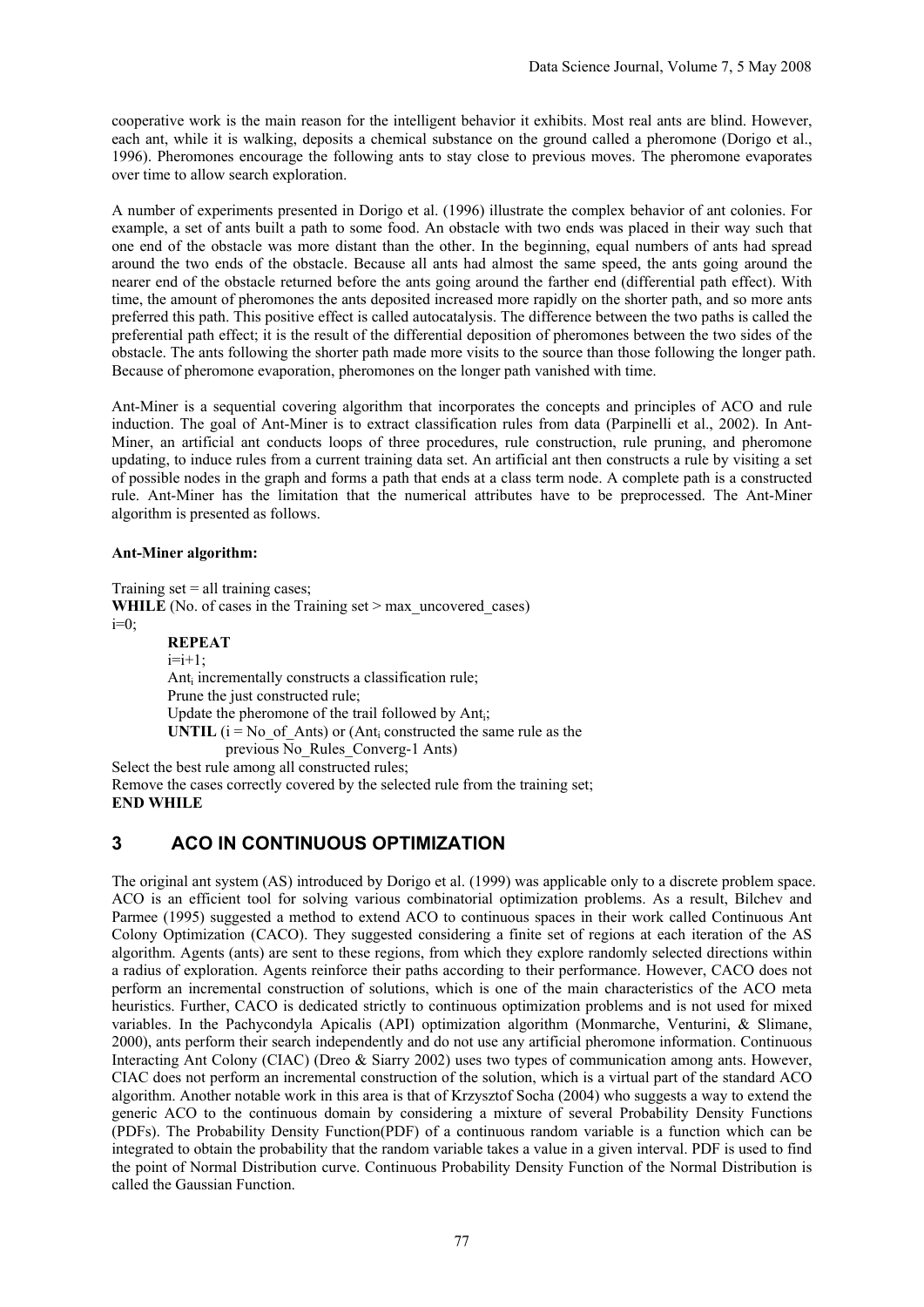### **4 ACO IN MIXED VARIABLE OPTIMIZATION**

In the original Ant-Miner (Parpinelli et al, 2000), ants choose terms for a rule with the goal of decreasing entropy in the class distribution of examples matching the rule in construction. The consequent of the rule is then assigned afterwards by determining the class value that would produce the highest quality rule. The goal of the original Ant-Miner algorithm was to produce an ordered list of rules, which was then applied to test data in the order in which they were discovered. This makes it difficult to interpret the rules at the end of the list, as their conditions make sense only in the context of all the previous rules in the ordered list of rules. In Unordered Rule Set Ant-Miner (Smaldon, & Freitas, 2006), the consequent for the rule is known by the ant during rule construction at the initial stage and leads to faster convergence on good rules in comparison with the original Ant-Miner. The reason for this is that in Unordered Rule Set Ant-Miner each term's pheromone value directly represents that term's relevance for predicting a fixed target class value. By contrast, in the original Ant-Miner each term's pheromone is associated with that term's relevance in reducing the entropy associated with the entire class distribution, a less focused relevance. In Ant-Miner and Unordered Rule Set Ant-Miner any continuous attributes in the dataset have to be discretized prior to the rule induction process. Continuous Ant-Miner (Swaminathan, 2006) handled continuous attributes in the datasets without any preprocessing. It chose the terms for a rule based on entropy value and generated an ordered rule list. The proposed algorithm handles both nominal and continuous attributes. In this case, ants choose terms for a rule based on Laplace-corrected confidence (Clark & Boswell, 1991) and generated an unordered rule set.

In Continuous Ant-Miner (Swaminathan, 2006), the discretization process is handled within the algorithm. As a result, statistical information about the data, such as the mean and standard deviation of the ranges, can be calculated and used in the rule induction process. In this process, any continuous attribute present in the original dataset is split into ranges by the C4.5 discretization procedure (Bonabeau, Dorigo, & Theraulaz, 1999). C4.5 discretization procedure follows a Divide and Conquer strategy. C4.5 first sorts the numeric values and then uses the mid point between two numeric values as the branching value. The information gain is calculated for each of the branching points in a similar manner to nominal attributes, and the branching point with the highest information gain is chosen to split the data set into smaller subsets. The minimum and the maximum values of the ranges are stored for further use during the calculation of the mean and standard deviation of the ranges. After preprocessing, the Continuous Ant-Miner algorithm generates k runs, where k is the number of folds in a k-fold cross validation. In a k-fold cross validation, the dataset is randomly shuffled and split into k approximately equal-sized, mutually-exclusive subsets. Each of the k subsets forms the testing dataset, while the other (k-1) subsets are used as the training dataset. Each set of training and testing sets forms a fold of data, and each fold of data is applied to an algorithm to test the performance of the algorithm (Kohavi, 1995).

## **4.1 Algorithm for Continuous Ant-Miner for Unordered Rule Set**

RuleSet =  $\lceil \frac{1}{\ell} \rceil$  initialized as empty set **FOR EACH** Class TrainingSet =  ${all training cases}$ PositiveSet =  ${training cases of current class}$ NegativeSet = TrainingSet – PositiveSet Calculate the mean and the standard deviations of each range Initialize the pheromones; in case of continuous attributes pheromone is a mixed kernel PDF with each range representing a PDF with the corresponding mean and standard deviation **WHILE** ( $\text{PositiveSet}| > \text{max}$  uncovered cases)

 $t = 1$ ;  $i = 1$ : **REPEAT** // iteration for constructing a rule

Ant<sub>t</sub> starts with an empty rule and incrementally constructs a classification rule R<sub>t</sub> by adding one term at a time to the current rule;

Prune rule  $R_t$ ;

**IF**(LaplaceCorrectedConfidence(Rt)>ruleConfidenceThreshold

**THEN** increase pheromone of terms in rule  $R_t$ 

In case of a continuous attribute add a PDF corresponding to the range **END IF**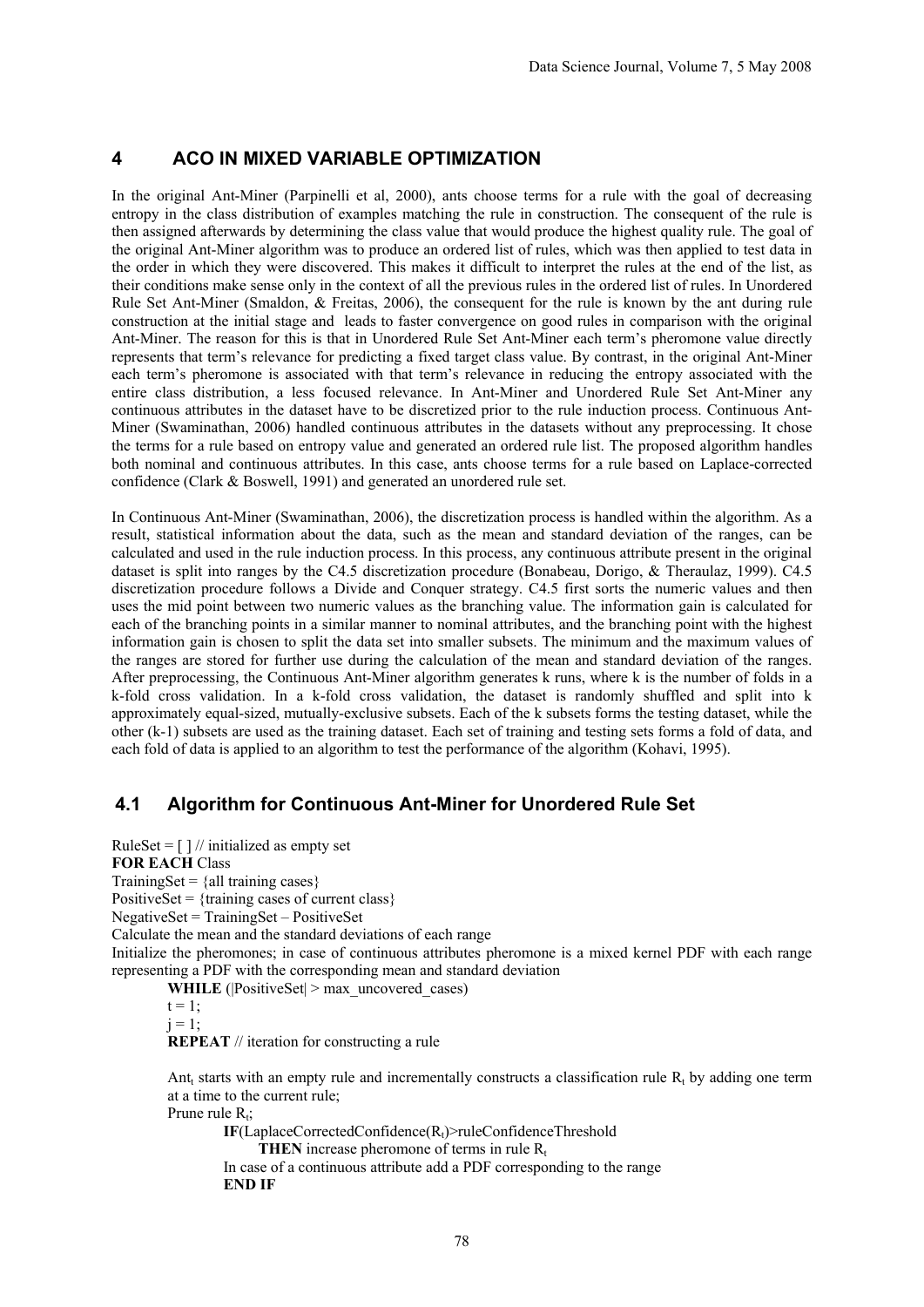Update pheromones in all other terms by normalising the pheromone values (simulating evaporation) **IF** ( $R_t$  equals  $R_t$  -1) **THEN**  $i = i + 1$ ;

**ELSE**  $j = 1$ ; **END IF**   $t = t + 1$ : **UNTIL** ( $t = No$  of ants) OR ( $j = No$  rules converge) Select the best rule among all constructed rules; Add the best rule to RuleSet; TrainingSet = TrainingSet – {set of positive cases covered by  $R_{best}$ }; PositiveSet = PositiveSet – {set of positive cases covered by  $R_{best}$  }; **END WHILE**  Output RuleSet; **END FOR** 

In unordered rule sets for mixed variables using an ant-miner algorithm, an extra For-Each loop is added as the outer loop of the algorithm, iterating over the values in the class attribute domain. Each iteration of the For-Each loop discovers an unordered set of rules, all of which predict the current class value. At the beginning of each iteration, the entire training set is reinstated, so that a maximal number of negative examples are available to the algorithm. Ants discover rules from the training data until the number of positive examples (belonging to the current class) remaining in the dataset that have not been covered by a discovered rule is less than or equal to the value determined by the *max\_uncovered\_cases* parameter. Note that in the original Ant-Miner, *max\_uncovered\_cases* referred to all examples in the training set, rather than to the positive examples only as in the proposed algorithm. For each iteration of the WHILE loop, the amount of pheromone for each term is set to an initial value. This initialization is the same as the one used in the original Ant-Miner. An ant starts with a rule containing the known consequence and an empty antecedent. The rule is constructed incrementally by selecting terms with a probabilistic method that favors terms with a large amount of pheromone and a high Laplacecorrected confidence value. The ant stops constructing a rule if all the attributes have been used in the rule antecedents constructed so far or if there are no terms available that, when added to the rule antecedent, would not make the rule cover fewer cases than the limit *min\_cases\_per\_rule*. The rule is then pruned in an attempt to increase its quality. If the rule is of a high enough confidence, the terms making up the rule have their pheromone levels increased. The best rule discovered during the REPEAT UNTIL loop is added to the unordered set of discovered rules.

### **4.2 Term Selection-Probability Transition rule**

The probability that a term will be added to the current rule is given by the following formula:

$$
P_{ij} = \frac{\eta_{ij} \cdot \tau_{ij}(t)}{\sum_{i=1}^{a} x_i \cdot \sum_{j=1}^{b_i} (\eta_{ij} \cdot \tau_{ij}(t))}
$$
(1)

where  $\eta_{ii}$  is the value of a problem-dependent heuristic function to select attribute value pairs used to form the conditions of the rule,  $\tau_{ij}(t)$  is the amount of pheromone associated with *term<sub>ij</sub>* at iteration *t*, and *a* is the total number of attributes.

### **4.3 Problem dependent heuristic function**

The problem dependent heuristic function chosen is the Laplace-corrected confidence (Clark & Boswell, 1991) for each term. The Laplace correction is also used in other rule induction algorithms such as CN2 (Clark et al., 1991). It generates rules that are specific and helpful in reducing over fitting.

| term  $_{ij}$ , $k$ | +1 ηij = ------------------------------------------- (2)

 $|$  term  $_{ii}|$  + no of classes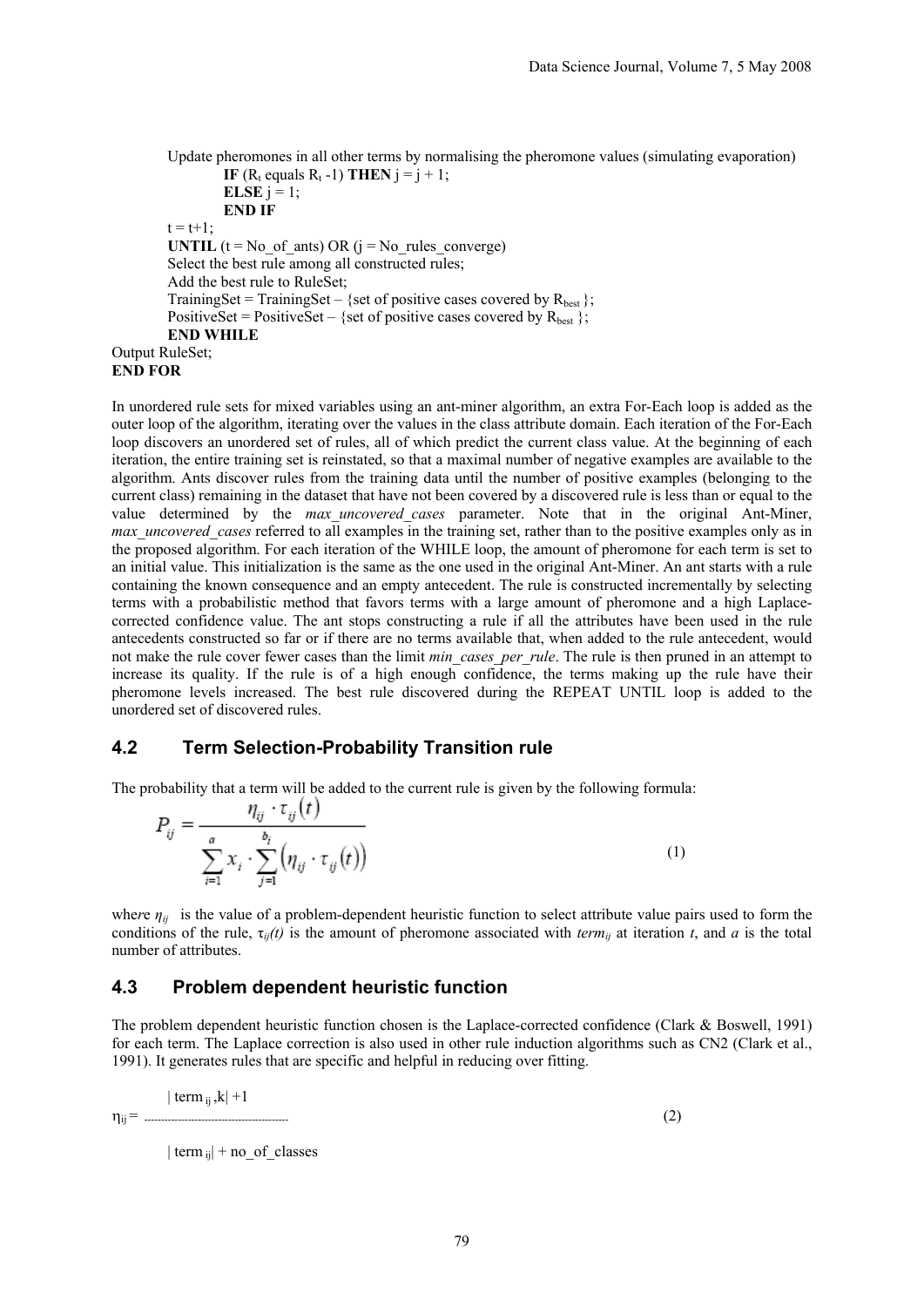where  $|term_{ii}, k|$  is the number of training cases having term<sub>ij</sub> and the current positive class k;  $|term_{ii}|$  is the number of training cases having term<sub>ii</sub>; and No of classes is the number of values in the class attribute's domain.

#### **4.4 Pheromone initialization and maintenance**

The initial pheromone levels for both nominal and continuous attributes must be set at the initialization step. In case of a nominal attribute, the pheromone level for each attribute value is initialized to 1/n, where n is the total number of attribute values for all of the attributes including the continuous attributes. Adding as many kernels as the number of ranges into which the continuous attribute is split initializes the mixed kernel PDF. Each kernel is initialized with the corresponding mean and standard deviation of the range. The pheromone level of a particular range is obtained by calculating the area under the mixed kernel PDF curve between the minimum and the maximum values of the range.



**Figure 1.** A mixed kernel PDF with m normal kernels

Figure 1 shows the different ranges for the continuous attribute. At the initial stage, the initial pheromone levels have to be the same for all attribute value pairs so that all the attribute value pairs have an equal probability of being added to the rule in the beginning. The continuous attributes, however, have different initial pheromone levels. Achieving a uniform distribution over the continuous domain is not possible (Monmarche et al., 2000), and hence the attributes are initialized to different values. With the use of the normalization constant 'k,' the initial pheromone values of the continuous ranges can be made equal to that of other attribute values  $(1/n)$ . The normalization constant 'k' (Swaminathan, 2006) is given by

 $k_i=$ *n*  $G(X)$ *h x* 1  $(X)$  $\sum_{x=1}$   $G(X)$  (3)

where

| $k_i$ | =normalization constant for the ith range of a continuous attribute            |
|-------|--------------------------------------------------------------------------------|
| n     | $=$ sum of attribute values for all attributes including continuous attributes |
| G(X)  | $=$ mixed kernel PDF for the continuous attribute                              |
|       | $=$ the minimum value of the ith range                                         |
| h     | $=$ the maximum value of the ith range                                         |
|       |                                                                                |

The normalization constant is calculated at the beginning of the run when the pheromone levels are initialized. The pheromone level for a range of the continuous attributes is given by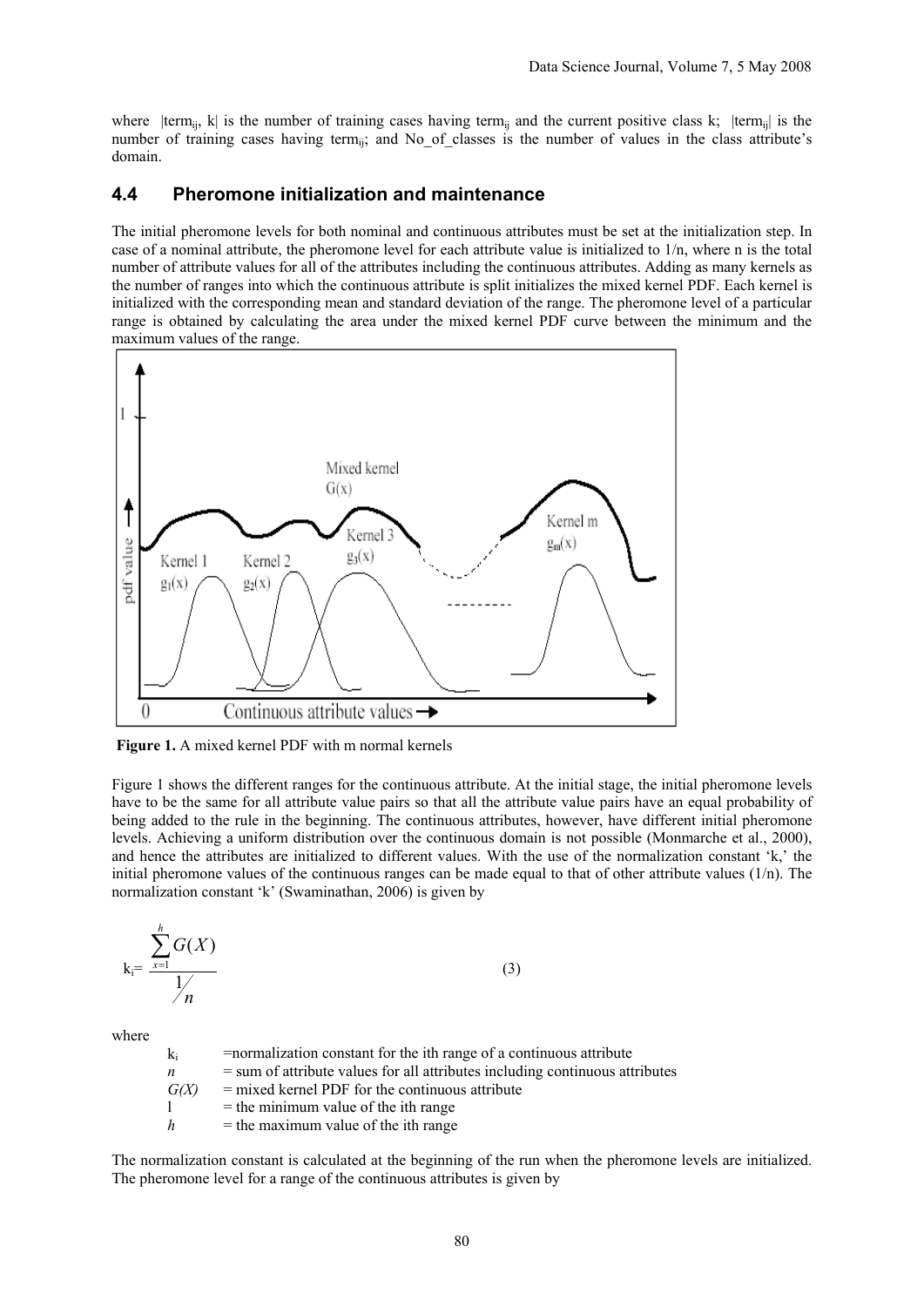$$
\tau_{ij} = \frac{\sum_{x=1}^{h} G(X)}{k_i}
$$
 (4)

where

 $\tau_{ii}$  = pheromone level of the jth range of the continuous attribute at the ith position  $k_i$  = normalization constant of the ith range  $\dot{G}(X)$  = mixed kernel PDF for the continuous attribute  $l =$  the minimum value of the ith range  $h$  = the maximum value of the ith range

### **4.5 Pheromone Updating**

The best rule of each iteration is stored and used to update the pheromone levels of the terms before the next iteration is initiated. In the Unordered Rule Set algorithm, the consequent (predicted class) of each rule is fixed during the construction of the rule by an ant. Because of the probabilistic nature of the algorithm, it is possible to generate rules where the number of true positives (TP) is less that the number of false positives (FP). Such rules tend to be bad rules because they have a low predictive accuracy. It is important that the pheromone of terms occurring in the rule be increased only when the just-constructed rule has an acceptable confidence value. The threshold that determines if a rule is acceptable or not (i.e., whether or not the pheromone of its terms should be increased) is expressed by the following formula.

Rule Confidence Threshold = 
$$
\frac{MAX (0.5, |k|)}{|\text{training set}|}
$$
 (5)

where |k| is the number of training cases with the current (positive) class, and |training set| is the total number of cases in the current training set.

Once a rule has been considered acceptable, the amount of pheromone to be applied to each of the terms in that rule increases. In the case of nominal attributes, the pheromone level is increased by using the formula

$$
\tau_{ij}(t+1) = \tau_{ij}(t) + (\tau_{ij}(t)^* Q) \tag{6}
$$

where  $\tau_{ii}(t)$  is the current (at time index *t*) amount of pheromone associated with *term<sub>ij</sub>*, and Q is a quality function is measured based on confidence value.

For continuous attributes, a new normal kernel is added to the mixed kernel PDF. The mean and standard deviation of the added kernel are the mean and standard deviation of the range that was selected by the ant during the iteration. The addition of a new kernel changes the shape of the mixed kernel PDF curve and thus changes the values of the pheromones for the neighboring ranges. The impact of this increase in pheromones on the pheromone value of a neighboring range decreases as the distance between the means of the added range and the neighboring range increases. This increase in pheromones of the neighboring ranges preserves the relationship represented by the continuous values, which was not preserved by the original Ant-Miner.

#### **4.6 Rule Pruning**

In Ant-Miner, rules were pruned to remove irrelevant terms and to improve the predictive accuracy of rules. This involved speculatively removing each term in turn, evaluating the quality of the rule without that term, and then analyzing the change in rule quality. This process was repeated until there was only one term left in the rule antecedent or no increase in rule quality was observed during the speculative removal process. A new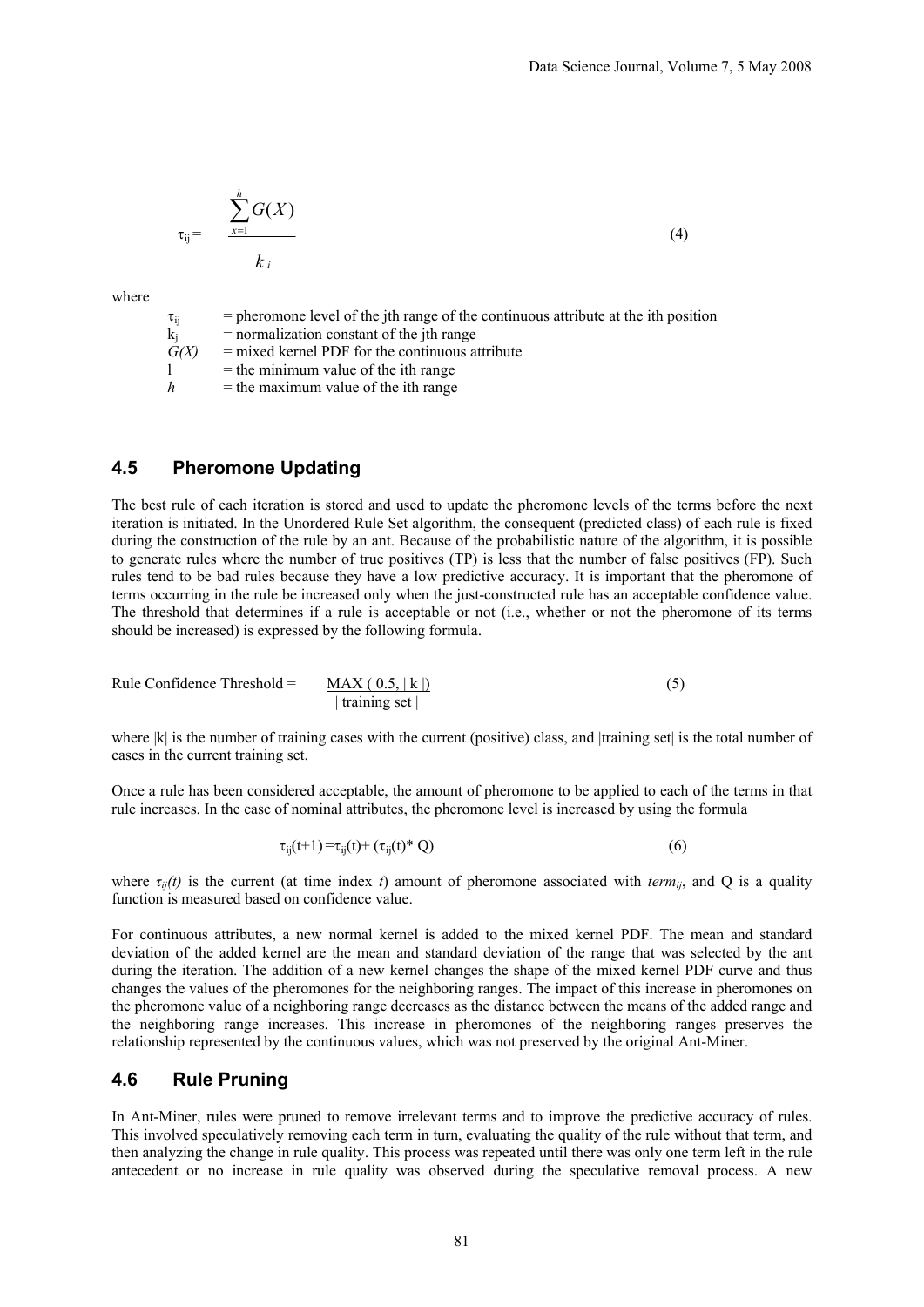consequent – namely, the class with the largest frequency among all cases covered by the rule – was assigned to the rule after each term was speculatively removed.

However, in unordered rule set Ant-Miner, the consequent must remain the same during this process, and so the rule pruning procedure is simplified. After each term is speculatively removed, there is no need to compute the quality of the new reduced rule for all possible classes in the consequent, just the quality for the current positive class is computed.

# **4.7 Classifying Test Data with an Unordered Rule Set**

In the original Ant-Miner algorithm, classifying test data with the ordered list of rules was accomplished by finding for each case the first rule in the ordered list that covered the case and then assigning the consequent class value of that rule to the case. A default rule that assigned the majority class in the training set to a case was used to classify a test case if none of the discovered rules matched the test case.

When classifying test data with the Unordered Rule Set Ant-Miner algorithm, a different approach is required, as a case might be covered by more than one rule. One of the following scenarios will occur when classifying a given test case with rules discovered by the Unordered Rule Set Ant Miner (Smaldon & Freitas, 2006):

1. If none of the discovered rules cover the test case, that case is assigned to the default class, which is the majority class in the training data set.

2. If only one of the discovered rules covers the test case, that case is assigned to the class predicted by that rule.

3. If more than one of the discovered rules covers the test case, but all those rules predict the same class, the case is assigned that class.

4. If more than one of the discovered rules covers the test case, but the rules do not all predict the same class, a rule conflict strategy is required to determine which class should be assigned to that case.

Two rule conflict strategies were evaluated:

1. Classifying the test case with the rule that has the highest rule quality.

2. Applying a rule conflict resolution procedure based on the class distribution of the rules covering the current test case to determine that case's class value (Clark et al., 1991).

The pseudocode for this procedure is shown in the following algorithm

#### **Algorithm – Rule Conflict Resolution Procedure Based on the Class Distribution of the Rules Covering a Case**

**FOR EACH** Class *c*  Count $(c) = 0$ ; **END FOR FOR EACH** Rule *r* covering the current test case **FOR EACH** Class *c*   $Count(c) = Count(c) + Coverage(r, c);$ **END FOR END FOR** 

The algorithm starts by assigning the class with maximum value of  $Count(c)$  among all candidate classes to the current test case. The first For-Each-Class loop of the algorithm initializes the class counts to zero. The For-Each-Rule loop iterates over all the rules covering the current test case, i.e., the rules whose conflict must be solved. The function Coverage( $r$ ,  $c$ ) returns the number of training cases having class  $c$  covered by rule  $r$ . Hence, for each of the rules covering the current test case, the algorithm adds to each class count the number of training cases covered by the current rule. Therefore, at the end of the For-Each-Rule loop, each class count will contain the frequency of the corresponding class in the total class distribution associated with all rules covering the current test case. Finally, the test case is assigned the class with the largest class count value, i.e., the most frequent class in the total class distribution associated with all conflicting rules.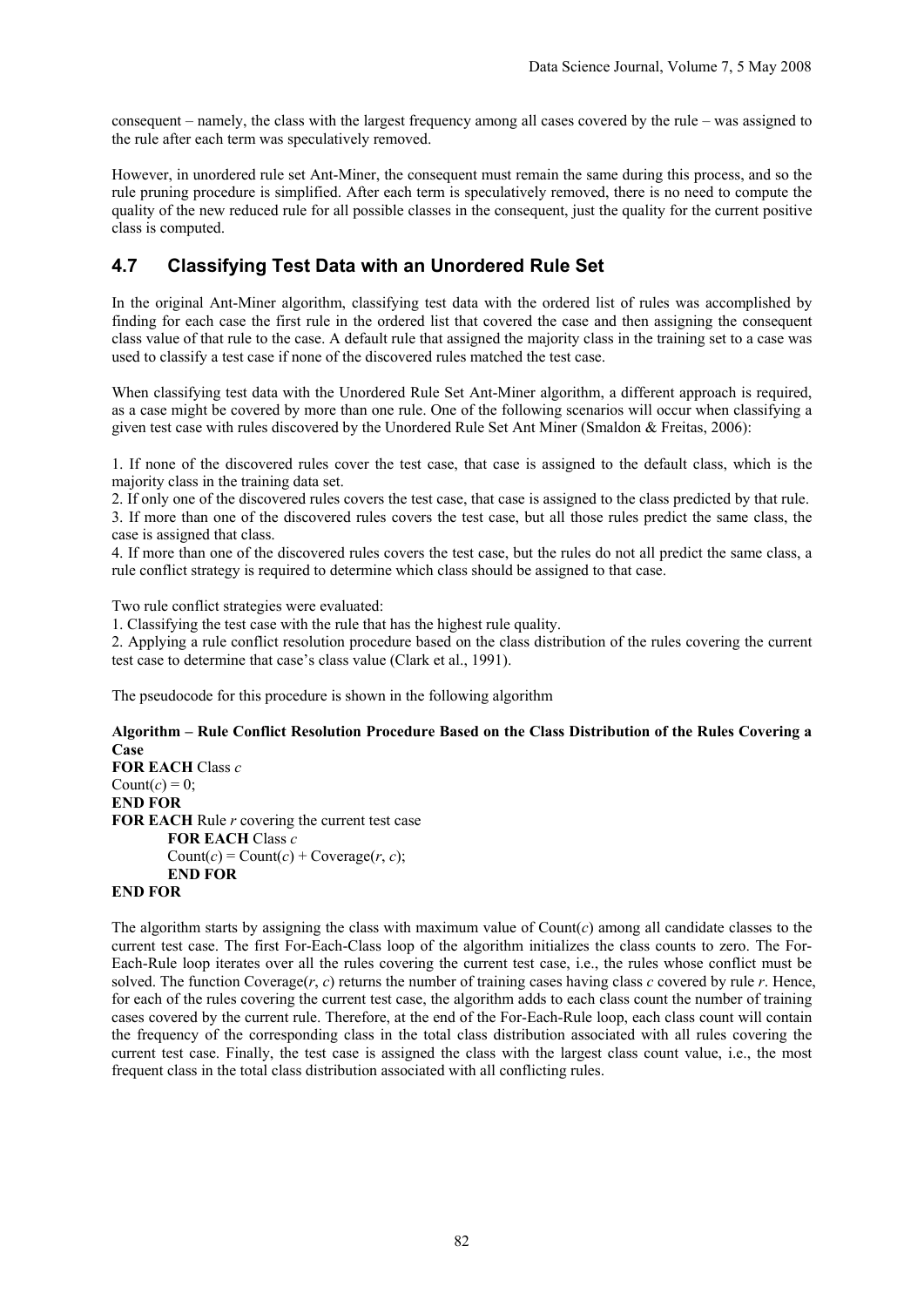# **5 COMPUTATIONAL RESULTS AND DISCUSSION**

#### **Data sets**

The performance of the algorithm was evaluated using six public domain data sets from the UCI repository (www.ics.uci.edu/~mlearn/MLRepository.html). The main characteristics of the data sets are summarized in Table 1. The algorithm has four user-defined parameters as defined in Table 2. We have evaluated the performance of the algorithm with the existing Ordered and Unordered Rule Set Ant-Miner algorithms. The comparison was carried out across two criteria, namely the predictive accuracy of the discovered rule lists and their simplicity. We considered the original Ant-Miner and Unordered Rule Set Ant-Miner values as benchmark values. We implemented Order Set Continuous Ant-Miner and Unordered Set Continuous Ant-Miner in Java. A new class called C45Disc was created to find the split points of a continuous attribute. For the purpose of comparing the performances of Continuous Ant-Miner and Ant-Miner, all the data sets on which Ant-Miner was originally tested were used.

|                         | Total No. of | Nominal    | Continuous | Classes |
|-------------------------|--------------|------------|------------|---------|
| Data Set                | Examples     | Attributes | Attributes |         |
| Ljubljana breast cancer | 286          |            |            |         |
| Wisconsin breast cancer | 699          | -          |            |         |
| Tic-tac-toe             | 958          |            |            |         |
| Hepatitis               | 155          |            |            |         |
| Dermatology             | 366          |            |            |         |
| Cleveland heart disease | 303          |            |            |         |

**Table 1.** Dataset Characteristics

#### **Parameter settings**

Both the original Ant-Miner algorithm and the proposed Unordered Rule Set Continuous Ant-Miner have four parameters:

- 1. Number of ants (No\_of\_ants).
- 2. Minimum number of cases per rule (Min\_cases\_per\_rule).
- 3. Maximum number of uncovered cases in the training set (Max\_uncovered\_cases).
- 4. Number of rules used to test convergence of the ants (No\_rules\_converg).

**Table 2.** Parameter settings

|                     |                    | Unordered Rule Set Ant- |
|---------------------|--------------------|-------------------------|
| Parameter           | Original Ant-Miner | Miner                   |
| No of ants          | 3000               | 3000                    |
| Min cases per rule  |                    |                         |
| Max uncovered cases |                    |                         |
| No rules converg    |                    |                         |

In Unordered Rule Set Ant-Miner, *Max\_uncovered\_cases* refers to the maximum number of uncovered positive cases in the training set, while in the original Ant-Miner it refers to the maximum number of cases (either positive or negative ones) in the training set. For this reason, this parameter may need to be set lower in unordered rule set Ant-Miner than in the original Ant-Miner.

#### **Predictive accuracy**

The results comparing predictive accuracy of Ant-Miner and other algorithms are reported in Table 3. We measure the predictive accuracy by using the formula:

Predictive accuracy= Number of test cases correctly classified by the rule set/ Total number of test cases

Ant-Miner and Continuous Ant-Miner use entropy value to select attributes (Parpinelli et al., 2002, Swaminathan, 2006). However, Unordered Rule Set Ant-Miner and Unordered Rule Set Continuous Ant-Miner use Laplace measure to select the attributes. Because Laplace corrected confidence measure, Clark et al., (1991) is biased towards more general rules with higher predictive accuracy than entropy and used to avoid over fitting.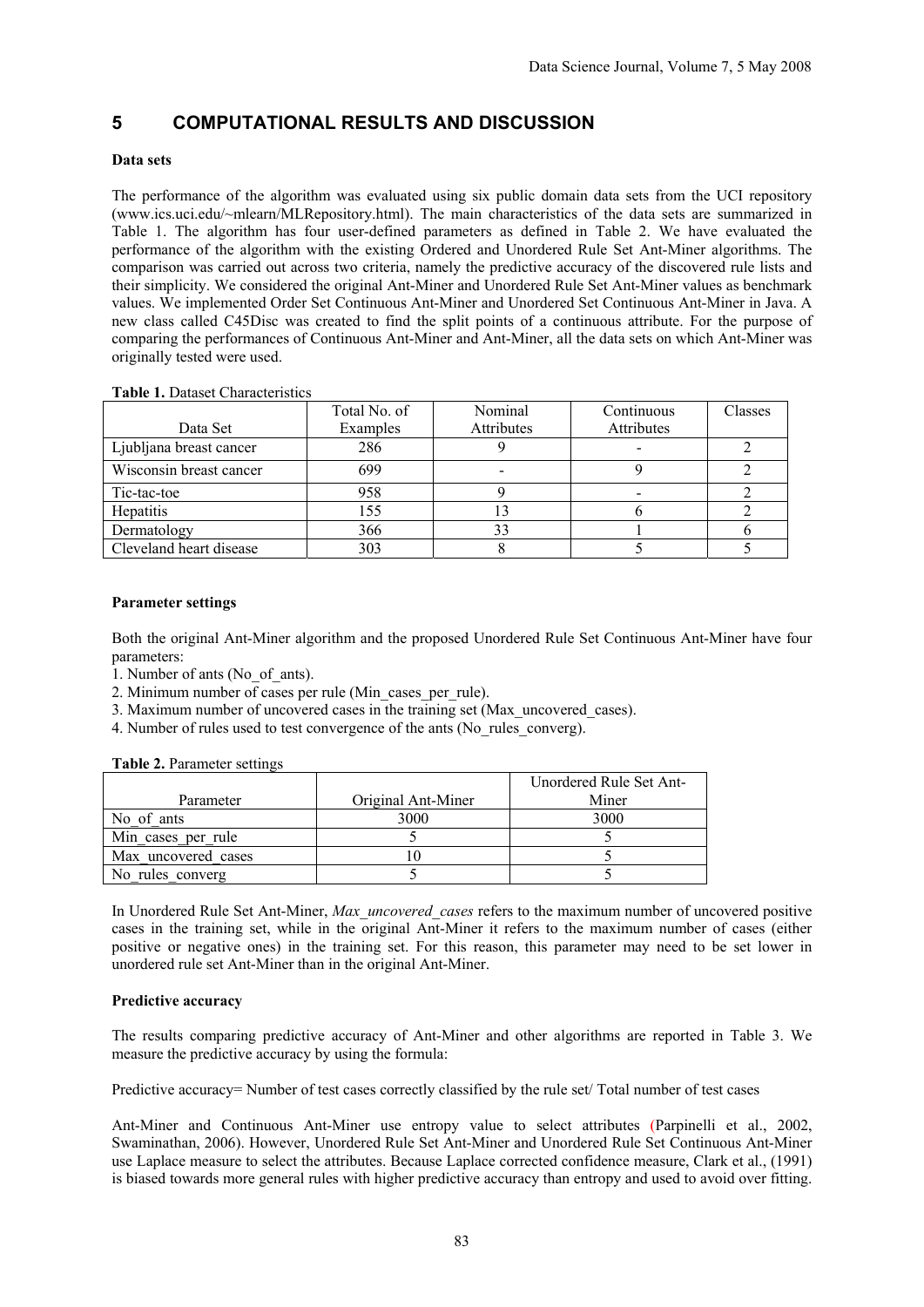The previous implementations (i.e., Ant-Miner and Continuous Ant-Miner) evaluate the quality of the rule constructed by an ant based on sensitivity and specificity,  $Q=$  sensitivity  $*$  specificity (FP + TN). However, in the unordered rule set continuous Ant-Miner, we measure the quality of the rule based on the rule confidence value. Therefore, this algorithm generates more accurate rules than Ant-Miner.

**Table 3.** Comparison of the predictive accuracy of rules generated using Unordered Continuous Ant-Miner with previous implementations of Ant-Miner. The numbers after the "±"symbol are the standard deviations of the corresponding average predictive accuracies.

| <b>Dataset</b>          | Ant-Miner<br>Ordered<br>Rule Set | Continuous<br>Ant-Miner<br>Ordered Rule<br><b>Set</b> | Ant-Miner<br>Unordered<br>Rule Set | Continuous<br>Ant-Miner<br>Unordered<br>Rule Set |
|-------------------------|----------------------------------|-------------------------------------------------------|------------------------------------|--------------------------------------------------|
| Ljubljana breast cancer | $75.28 + (-2.24)$                | $75.91 + (-8.38)$                                     | $78.42 + (-1.70)$                  | $79.87 + -1.85$                                  |
| Wisconsin breast cancer | $96.04+/-0.93$                   | $96.84 + -2.13$                                       | $92.38 + -0.84$                    | $96.96 + 0.89$                                   |
| Tic-tac-toe             | $73.04 + (-2.53)$                | $73.52 + -2.81$                                       | $72.45 + (-0.87)$                  | $73.78 + (-1.20)$                                |
| Dermatology             | $94.29 + (-1.20)$                | $90.94 + (-4.75)$                                     | $80.50 + (-1.56)$                  | $96.84 + - 1.56$                                 |
| <b>Hepatitis</b>        | $90.00+/3.11$                    | $93.16 + -10.33$                                      | $95.42 + -2.50$                    | $96.15 + (-2.90)$                                |
| Cleveland heart disease | $59.67 + (-2.50)$                | $73.93 + (-8.75)$                                     | $64.84 + - 2.60$                   | $84.76 + - 2.67$                                 |

#### **PREDICTIVE ACCURACY**







The accuracy of the Unordered Rule Set Continuous Ant-Miner is highly comparable to the accuracy of the Ordered Continuous Ant-Miner algorithm in most cases. As shown in these tables, the Unordered Rule Set Continuous Ant-Miner discovers rules with a better predictive accuracy than the previous algorithm in four data sets, namely Ljubljana breast cancer, Wisconsin breast cancer, Hepatitis, and Cleveland heart disease. Also those data sets contained mixed attributes. The only dataset in which there was no improvement associated with the Unordered Rule Set versions of Ant-Miner was Tic-tac-toe. We conclude that the Unordered Rule Set Continuous Ant-Miner is greater than the original Ant-Miner, and the heuristic and quality functions play an important role.

#### **Simplicity**

We now turn to the results concerning simplicity of the discovered rule list, which is measured by the number of discovered rules and the average number of terms per rule. The results comparing the simplicity of the rule lists discovered by the Unordered Rule Set Continuous Ant-Miner are reported in Tables 4 and 5 and Figures 3 and 4.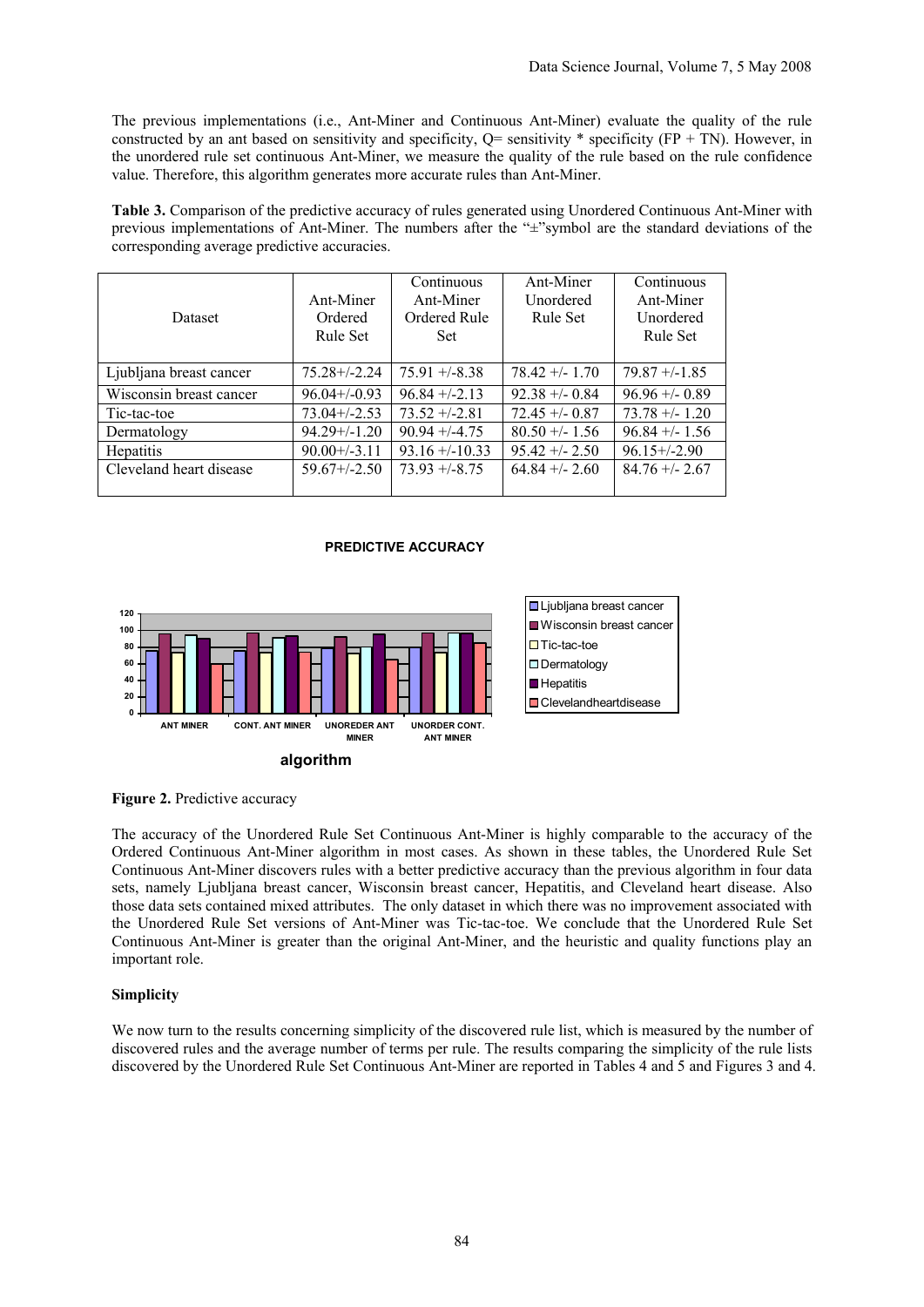| Dataset                 | Ant-Miner<br>Ordered<br>Rule Set | Continuous<br>Ant-Miner<br>Ordered<br>Rule Set | Ant-Miner<br>Unordered<br>Rule Set | Continuous<br>Ant-Miner<br>Unordered Rule<br><b>Set</b> |
|-------------------------|----------------------------------|------------------------------------------------|------------------------------------|---------------------------------------------------------|
| Ljubljana breast cancer | $7.10+/-0.31$                    | $8.10 + -0.99$                                 | $6.10+/-0.11$                      | $7.75 + -0.42$                                          |
| Wisconsin breast cancer | $6.20 + (-0.25)$                 | $7.80 + -0.63$                                 | $6.50 + (-0.19)$                   | $7.38 + -0.44$                                          |
| Tic-tac-toe             | $8.50 + (-0.62)$                 | $7.60 + - 1.89$                                | $6.30 + -0.17$                     | $6.25 + (-0.79)$                                        |
| Dermatology             | $7.30 + (-0.15)$                 | $7.40 + -0.69$                                 | $6.00 + - 0.0$                     | $6.45 + -0.4$                                           |
| <b>Hepatitis</b>        | $3.40 + (-0.16)$                 | $5.40 + -0.52$                                 | $3.00 + - 0.0$                     | $4.90 + -0.3$                                           |
| Cleveland heart disease | $9.50 + (-0.92)$                 | $7.20 + 0.63$                                  | $11.00 + - 0.0$                    | $8.25 + -0.6$                                           |

**Table 4.** Comparison of the number of rules generated using Unordered Continuous Ant-Miner with previous implementations of Ant-Miner.

## **NO OF RULES**



**Figure 3.** Number of rules generated

The following rule set was generated as one of the 10 fold cross validation procedure using the above parameter setting for the Hepatitis data set

Attribute information:

 1. Class: DIE, LIVE 2. AGE: 10, 20, 30, 40, 50, 60, 70, 80 3. SEX: male, female 4. STEROID: no, yes 5. ANTIVIRALS: no, yes 6. FATIGUE: no, yes 7. MALAISE: no, yes 8. ANOREXIA: no, yes 9. LIVER BIG: no, yes 10. LIVER FIRM: no, yes 11. SPLEEN PALPABLE: no, yes 12. SPIDERS: no, yes 13. ASCITES: no, yes 14. VARICES: no, yes 15. BILIRUBIN: 0.39, 0.80, 1.20, 2.00, 3.00, 4.00 16. ALK PHOSPHATE: 33, 80, 120, 160, 200, 250 17. SGOT: 13, 100, 200, 300, 400, 500, 18. ALBUMIN: 2.1, 3.0, 3.8, 4.5, 5.0, 6.0 19. PROTIME: 10, 20, 30, 40, 50, 60, 70, 80, 90 20. HISTOLOGY: no, yes

Class Distribution: 1.DIE: 32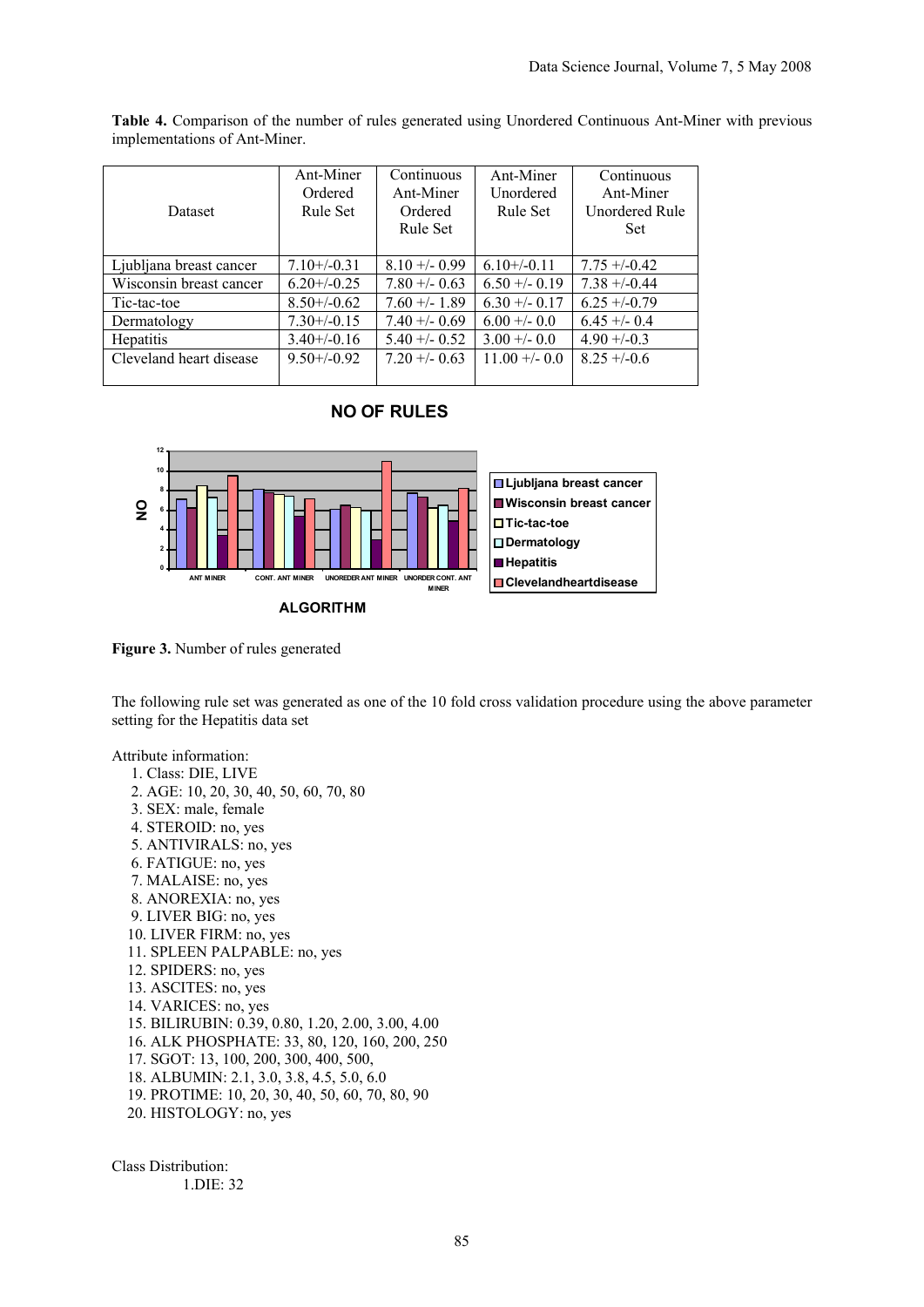2.LIVE: 123 NUMBER OF Nominal attributes :13 Number of continuous attributes:6

Rule set: IF< VARICES =2>AND < SPIDERS=2> AND < ASCITES=2> THEN class=2 IF< MALAISE=1>AND < HISTOLOGY=2>THEN class=1 IF<AGE <50> AND <LIVER FIRM =2> THEN class= 2

**Table 5.** Comparison of the number of terms per rule generated by Unordered Continuous Ant-Miner with previous implementations of Ant-Miner

| Dataset                 | Ant-<br>Miner<br>Ordered<br>Rule Set | Continuous<br><b>Ant-Miner Ordered</b><br>Rule Set | Ant-Miner<br>Unordered<br>Rule Set | Continuous<br>Ant-Miner<br>Unordered Rule Set |
|-------------------------|--------------------------------------|----------------------------------------------------|------------------------------------|-----------------------------------------------|
|                         |                                      |                                                    |                                    |                                               |
| Ljubljana breast cancer | 1.28                                 | 1.06                                               | 1.85                               | 1.35                                          |
| Wisconsin breast cancer | 1.97                                 | 1.09                                               | 2.55                               | 1.35                                          |
| Tic-tac-toe             | 1.18                                 | 1.17                                               | 1.10                               | 1.15                                          |
| Dermatology             | 3.16                                 | 2.93                                               | 3.10                               | 2.91                                          |
| Hepatitis               | 2.41                                 | 1.96                                               | 3.33                               | 2.25                                          |
| Cleveland heart disease | 1.71                                 | 1 33                                               | 2.54                               | 2.32                                          |

#### **NO OF TERMS /RULE**



**Figure 4.** Number of terms/rule generated

The Unordered Rule Set Continuous Ant-Miner algorithm discovers more modular rules, i.e., rules that can be interpreted independently from other rules – unlike the rules in an ordered list, where the interpretation of a rule requires knowledge of the previous rules in the list, than previous algorithms. The experiments show the Unordered Rule Set Continuous Ant-Miner accuracy is also superior to that obtained by other Ant-Miner versions. In the unordered rule list, we fix the consequent value at the initial stage, so rule pruning is more accurate and simple than in the Ordered Rule Set Ant-Miner versions. The main obstacle faced during this research was to normalize the pheromone values of the continuous attributes and nominal attributes, as they are in two different domains.

## **6 CONCLUSIONS AND FUTURE RESEARCH**

This work has proposed an algorithm to discover unordered rule sets. The main goal of this algorithm is to discover classification rules in data sets. We have compared the performance of the proposed algorithm with existing algorithms. In existing algorithms, the numerical values are discretized into nominal attributes before the algorithm is executed. However, in the proposed method, there is no discretization process. We use multimodal functions (PDF) to handle continuous attributes. Compared to previous implementations of Ant-Miner, the implementations in this paper reduce the potential information loss resulting from the discretization